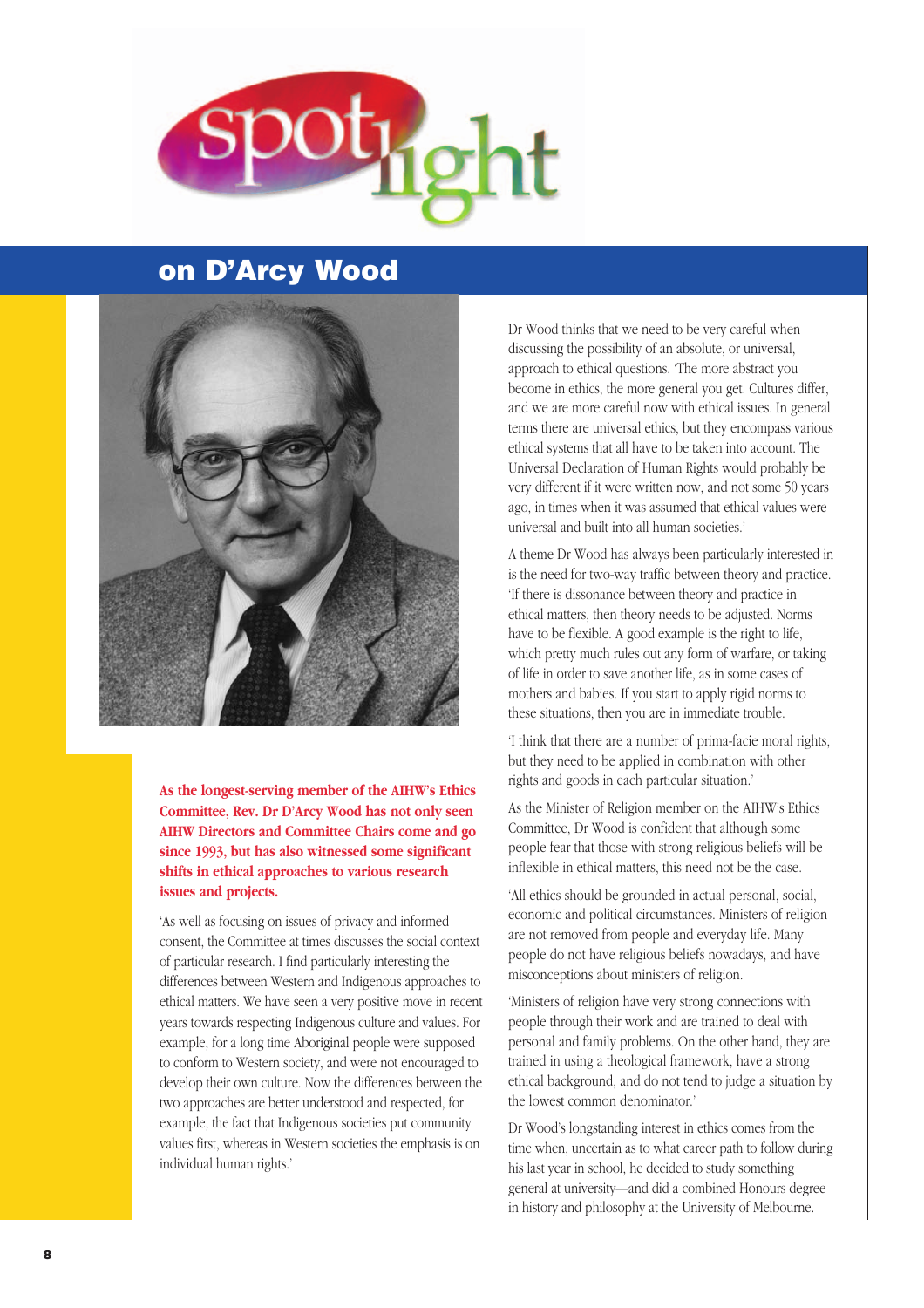'I particularly enjoyed the ethics component of my philosophy studies, as it had to do with universal issues of right and wrong, values and conduct. While my professional life has taken other directions, I have followed up my study in ethics in two ways. The first was to write an MA thesis on the relationship between theory and practice in ethics, and the second was to become a member of the AIHW Ethics Committee about 10 years ago.'

Born to Methodist missionary parents, Dr Wood was brought up in the church. 'While doing the compulsory three-month military service as an undergraduate, it came to me strongly that I was being called to take on the role of a minister. In 1959 I started theological studies at the Melbourne College of Divinity. I was 22 at the time, quite an early starter by modern standards.'

Dr Wood obtained his Bachelor of Divinity degree in 1962, but wasn't ordained for a few years, since he decided to do postgraduate studies. 'At that time there were not many opportunities to pursue that in Australia, so I chose to go to Princeton Theological Seminary to do a PhD in Doctrinal Theology.'

After four years in the USA, Dr Wood and his young family returned to Australia in 1966. He was ordained into the Methodist Ministry in Melbourne and took up his first parish appointment, for three years, in Ballarat.

Dr Wood's career then turned to theological teaching, chiefly in Adelaide, but also to some extent in Sydney, Canberra and Melbourne. 'Although it may sound immodest of me, I think I have a natural gift for teaching. I started teaching as an undergraduate student and found that I had the ability to communicate with students. I combined theological research with teaching for 15 years in Adelaide. The responsibility of preparing graduates and some undergraduates for pastoral ministry in local churches is a heavy one, but one I enjoyed.'

Dr Wood's teaching also took him into the field of liturgy, and then into church music.

His interest in liturgy was put to practical use in preparing worship resources for the Uniting Church, which was formed in 1977 and needed new resources as it entered a new era. 'For 13 years I chaired the relevant Commission and we produced substantial resource books. It is satisfying to know that the material which my colleagues and I wrote is currently used week by week at weddings and funerals, and in homes, as well as in Sunday worship.'

Dr Wood eventually gave up teaching to return to parish work, first in Canberra (City Church, Civic) and then in Melbourne. While in Canberra he also served as National President of the Uniting Church, travelling extensively throughout Australia and overseas.

He was also eager to dedicate more time to music, one of his life's great passions.

'My parents encouraged their six children to study music and I began piano at the age of eight. Later I studied organ, and for a short time the cello. My father was a very good pianist, but as he got older, his beautiful 1939 Bosendorfer grand piano was a bit neglected. I inherited the piano, had it restored and still play it regularly. The piano has moved with the family everywhere we went over the years.'

'I have also conducted church choirs in Melbourne and in the USA, and sung bass in concert choirs in Melbourne and Sydney, performing the large works of Bach and Handel as well as modern works. My musical training has also been put to use in the preparation of three ecumenical hymn books, in 1977, 1987 and 1999. The first sold well over 1 million copies. The 1999 book serves five of the major churches in Australia: Anglican, Churches of Christ, Lutheran, Roman Catholic and Uniting.'

The work on hymn books combined three of Dr Wood's main interests: theology, liturgy and music. He is currently writing a commentary on the 1999 hymnal *Together in Song,* which is promising to be a very large volume. 'This is my biggest project since retiring three years ago', he says.

'The Ethics Committee work, on the other hand, helps to keep my interests broad, and keeps me in touch with areas of work different from my immediate projects. I am glad that when I handed in my letter of resignation on leaving Canberra in 1996, Director Richard Madden and the then Committee Chair Sid Sax thought it would be good to have non-Canberrans on the Committee, and persuaded me to stay. I am still enjoying it!'

Dr Wood and his wife Janet live in Gisborne, north of Melbourne. Janet is a Member of the Commonwealth Refugee Review Tribunal. They have two children and three grandchildren.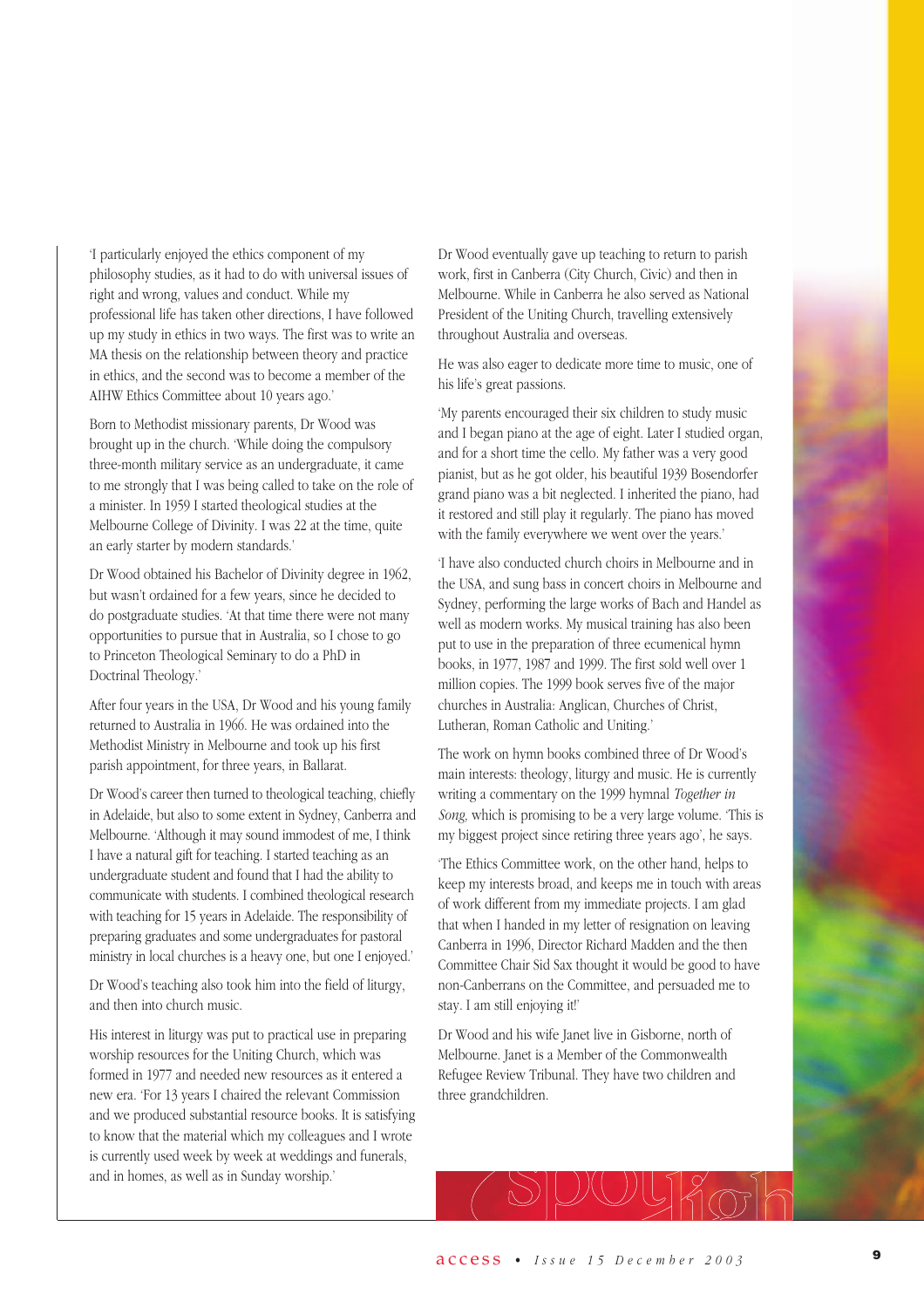# the driving force.

# **Statistical Information Management Committee**

You might notice that the heading for this segment has changed. The previous National Health Information Management Group (NHIMG) is no more. It is now, as part of a broad restructure of national health information governance agreed by Health Ministers, the Statistical Information Management Committee. The story is as follows:

On 31 July 2003 the Australian Health Ministers' Council endorsed new arrangements for national development of health information management and information technology. The new arrangements have been designed to enable more coordinated, coherent governance of national data collection, data standards and information technology.

The National Health Information Group (NHIG) was established to advise the Australian Health Ministers'

Advisory Council on planning and management requirements and to allocate resources to health information projects and working groups.

In order to streamline and better coordinate ongoing information management and technology planning and development, a new committee and working group structure sitting underneath NHIG were created. Ministers agreed to the establishment of:

- a Statistical Information Committee;
- a Health Data Standards Committee;
- an Information Technology Committee; and
- an Information Communications and Technology Standards Committee.

#### **New National Structure**